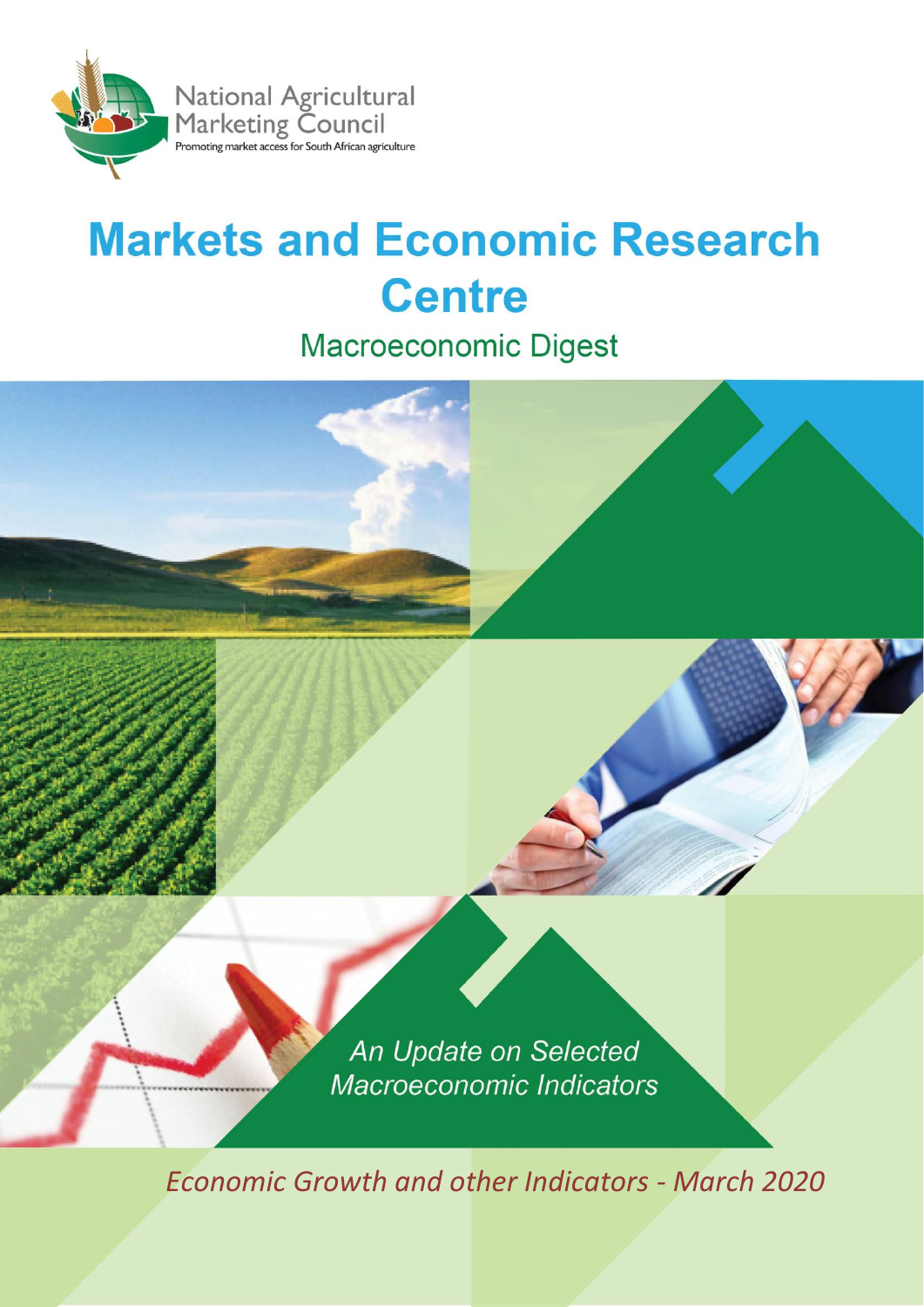# **Table of Contents**

# **List of Figures**

| Figure 2: Quarter-on-quarter (q-o-q) percentage changes in AFF GDP, at constant 2010 prices  5 |  |
|------------------------------------------------------------------------------------------------|--|
|                                                                                                |  |
|                                                                                                |  |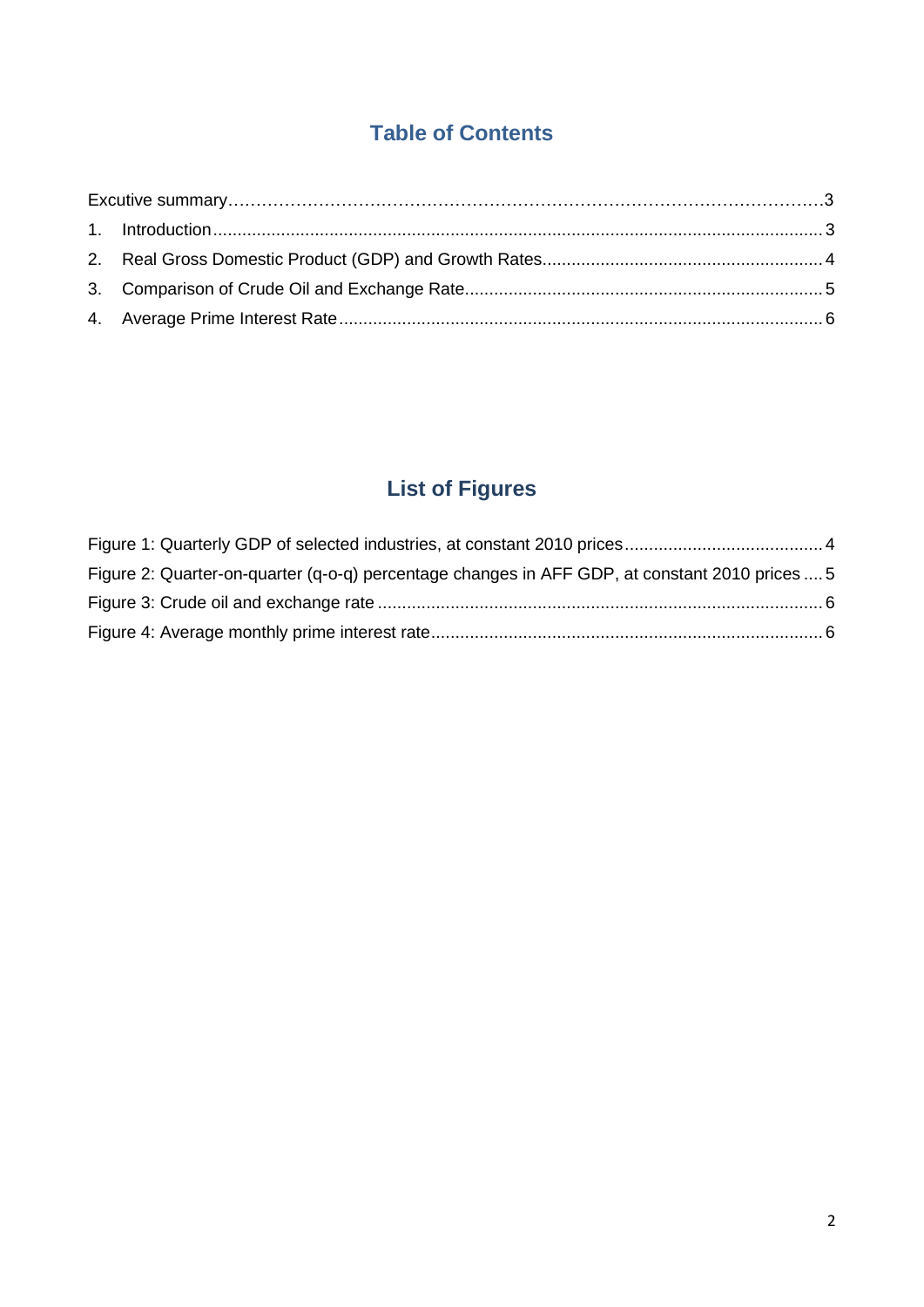### **EXECUTIVE SUMMARY**

#### • *Real Gross Domestic Product (GDP) and Growth Rates*



South Africa's real Gross Domestic Product (GDP) growth rate decreased by 1,4% in the fourth quarter (October to December) of 2019, following a decrease of 0,8% in the third quarter (July to September) of 2019. South Africa entered its second technical recession in two years in the final quarter of last year, as Agriculture, Transport and Construction contracted the most. On a quarteron-quarter (q-o-q) basis, the Agriculture, Forestry & Fishing (AFF) industry, the Transport, Storage & Communication industry and the Construction industry declined with 7.6%, 7.2%, 5.9%, respectively. On the positive sidethe Finance, Real Estate & Business Services, and the Mining & Quarrying industries contributed 2.7% and 1.8%, respectively, to GDP growth. The economy growth expanded 0.2% during 2019, compared to the 0.8% during 2018.

• *Crude Oil and the Exchange Rate*



Comparing March 2019 to March 2020, y-o-y, the price of crude oil decreased by 17.8% while the exchange rate depreciated with 15.8%. In March 2020, the price of crude oil and the exchange rate reached levels of US\$53.06/barrel and R/\$15.49, respectively.

• *Average Prime Interest Rate*



The South African Reserve Bank (SARB) recently decreased the prime interest rate by 0.25 percentage points in January 2020. The SARB's lending rate remained unchanged at 9.75% in February 2020 from 9.75% in January of 2020. The SARB assessed the state of the struggling economy, with the Eskom crisis keeping economic activity muted, while business confidence remained weak.

## <span id="page-2-0"></span>**1. Introduction**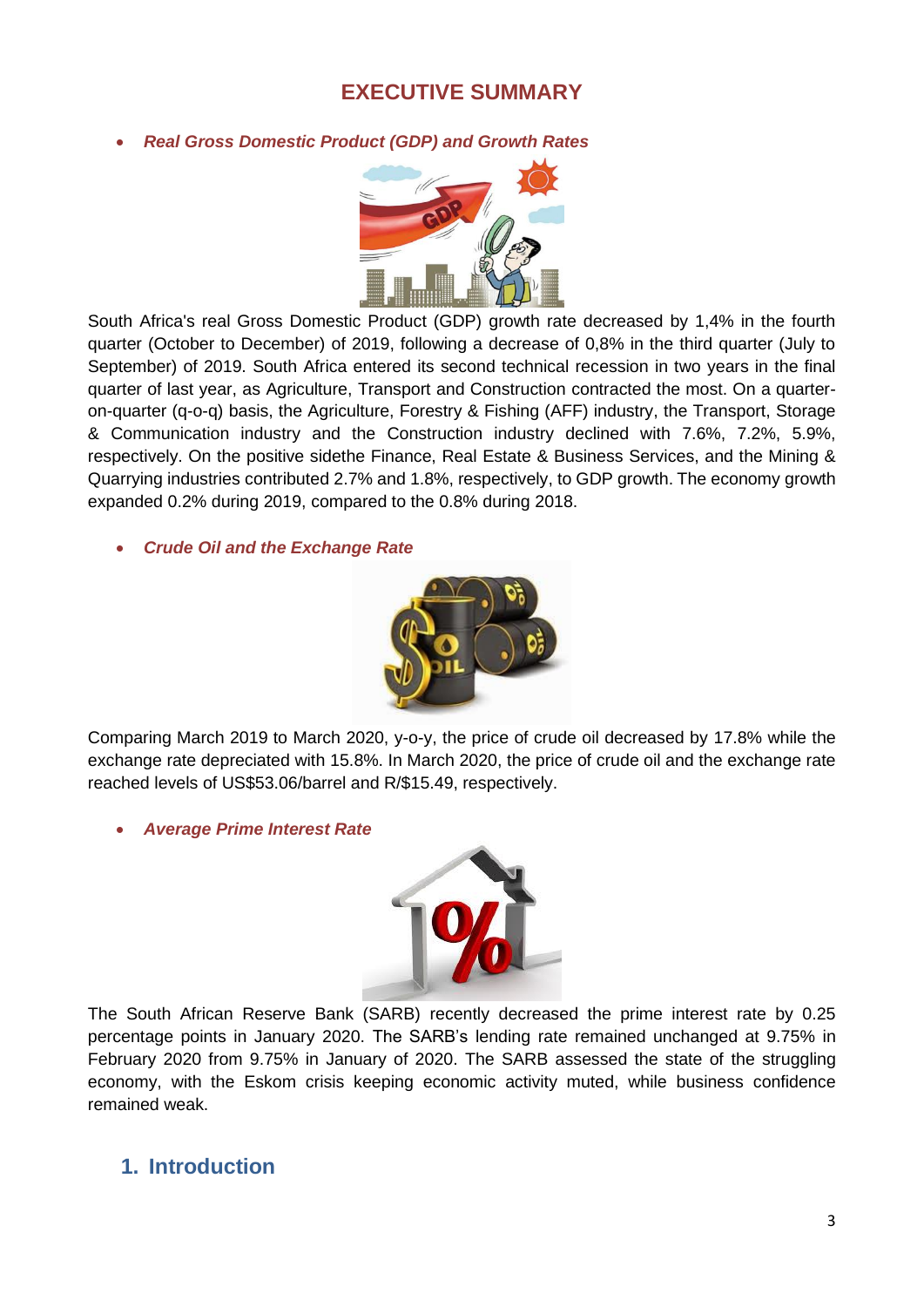Macroeconomic indicators are statistics that indicate the current status of a country's economy. Indicators are pertinent to a broader economy at national level. The aim of this publication, Macroeconomic Digest, report on Economic Growth and other key indicators, is to present an overview of trends in the real Gross Domestic Product (GDP), crude oil, exchange rate and average prime interest rate.

<span id="page-3-0"></span>The data for this publication was obtained from Statistics South Africa (Stats SA), Fin24 and the South African Reserve bank (SARB).

# **2. Real Gross Domestic Product (GDP) and Growth Rates**

GDP is one of the primary [indicators](http://www.investopedia.com/terms/i/indicator.asp) used to measure the monetary value of final goods and services produced within a country in a given period of time (quarterly and/or annually). It provides information regarding the size and the performance of an economy. The GDP of selected South African industries are depicted in **Figure 1**, at constant 2010 prices. South Africa's real GDP growth rate decreased by 1,4% in the fourth quarter (October to December) of 2019, following a decrease of 0,8% in the third quarter (July to September) of 2019. South Africa entered its second technical recession in two years in the final quarter of last year, as Agriculture, Transport and Construction contracted the most. On a q-o-q basis, the AFF industry, the Transport, Storage & Communication industry and the Construction industry declined with 7.6%, 7.2%, 5.9%, respectively. On the positive side the Finance, Real Estate & Business Services, and the Mining & Quarrying industries contributed 2.7% and 1.8%, respectively, to GDP growth. The economy growth expanded 0.2% during 2019, compared to the 0.8% during 2018.



<span id="page-3-1"></span>

The percentage change in GDP, q-o-q, analyses how fast a country's economy is growing in a particular quarter. **Figure 2** shows the q-o-q percentage change for AFF GDP, at 2010 prices. Between the fourth quarter of 2014 and the fourth quarter of 2019, the GDP growth rate of AFF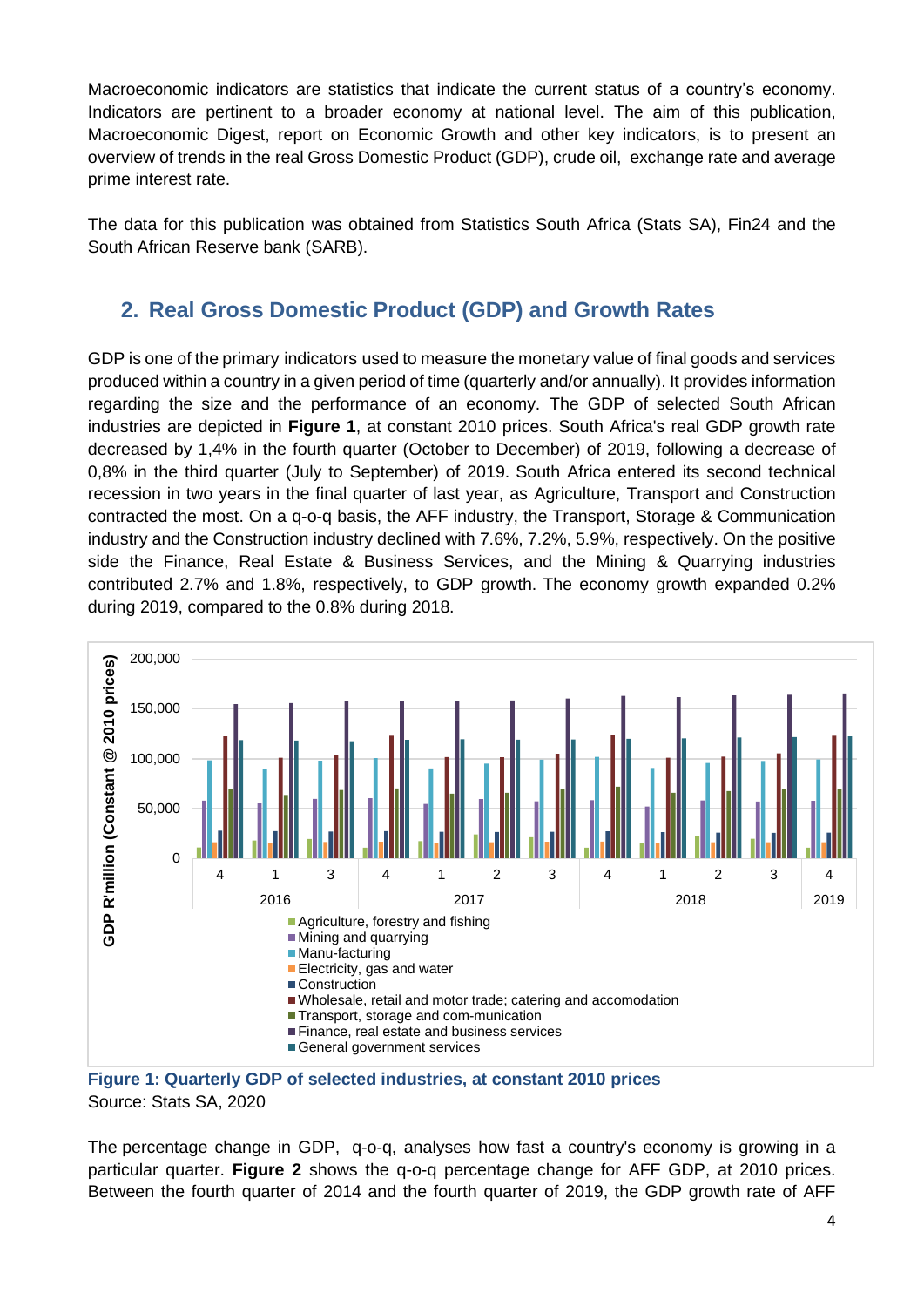declined from negative 0.8% to negative 8.9%, peaking at 36.7% during the second quarter of 2017, while reporting a record through of negative 19.7% during the third quarter of 2015.

Comparing the fourth quarter of 2018 to the fourth quarter of 2019, year-on-year (y-o-y), the AFF GDP growth increased from negative 0.6% to 2.1%. The percentage contribution of AFF GDP during the fourth quarter of 2019 was recorded at negative 2.1%.



<span id="page-4-1"></span><span id="page-4-0"></span>**Figure 2: Quarter-on-quarter (q-o-q) percentage changes in AFF GDP, at constant 2010 prices** Source: Stats SA, 2020

# **3. Comparison of Crude Oil and Exchange Rate**

**Figure 3** shows the trend of the crude oil price (US\$) versus the Rand/Dollar (R/\$) exchange rate. For the period March 2014 to March 2020, the price of crude oil (US\$/barrel) decreased by 57.5%, while the exchange rate (R/\$) depreciated with 104%. Comparing March 2019 to March 2020, y-oy, the price of crude oil decreased by 17.8% while the exchange rate depreciated with 15.8%. In March 2020, the price of crude oil and the exchange rate reached levels of US\$53.06/barrel and R/\$15.49, respectively.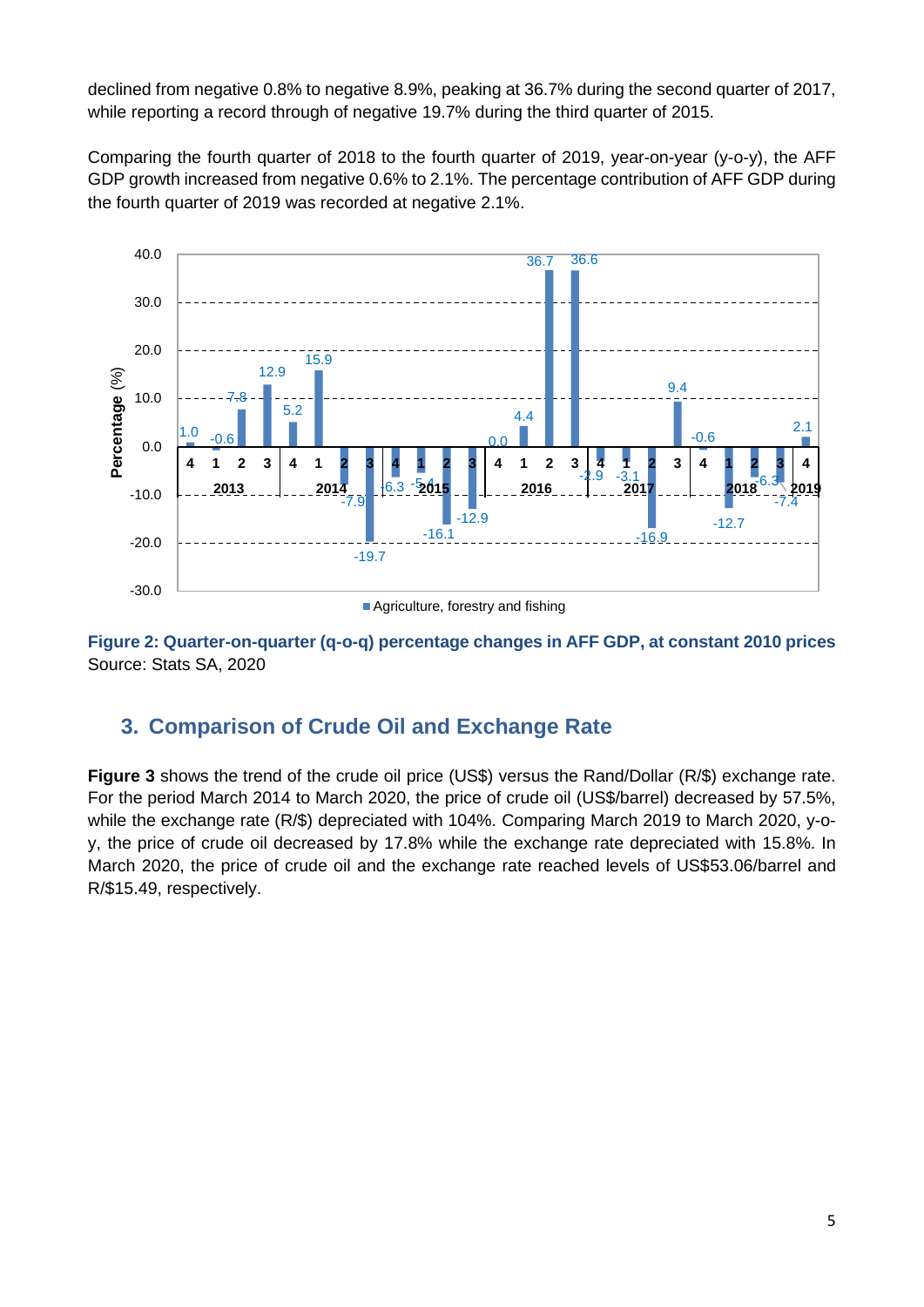

<span id="page-5-1"></span><span id="page-5-0"></span>**Figure 3: Crude oil and the exchange rate**  Source: Grain SA, 2020

#### **4. Average Prime Interest Rate**

The prime interest rate is utilised as a reference or benchmark rate for loan pricing. The prime rate is the lending rate at which a bank will provide credit facilities to their most credit worthy clients. **Figure 4** illustrates the average monthly prime interest rate for the period of March 2014 to March 2020. The average prime interest rate is currently 17.6% higher than during 2013. The prime interest rate reached a peak of 10.5% during the period March 2016 to June 2017, and a record through of 8.5% between the period July 2012 and December 2013. There has been a fluctuation of prime interest rates under the reviewed period. The SARB recently decreased the prime interest rate by 0.25 percentage points in January 2020. The SARB's lending rate remained unchanged at 9.75% in February 2020 from 9.75% in January of 2020. The SARB assessed the state of the struggling economy, with the Eskom crisis keeping economic activity muted, while business confidence remained weak.



<span id="page-5-2"></span>**Figure 4: Average monthly prime interest rate**